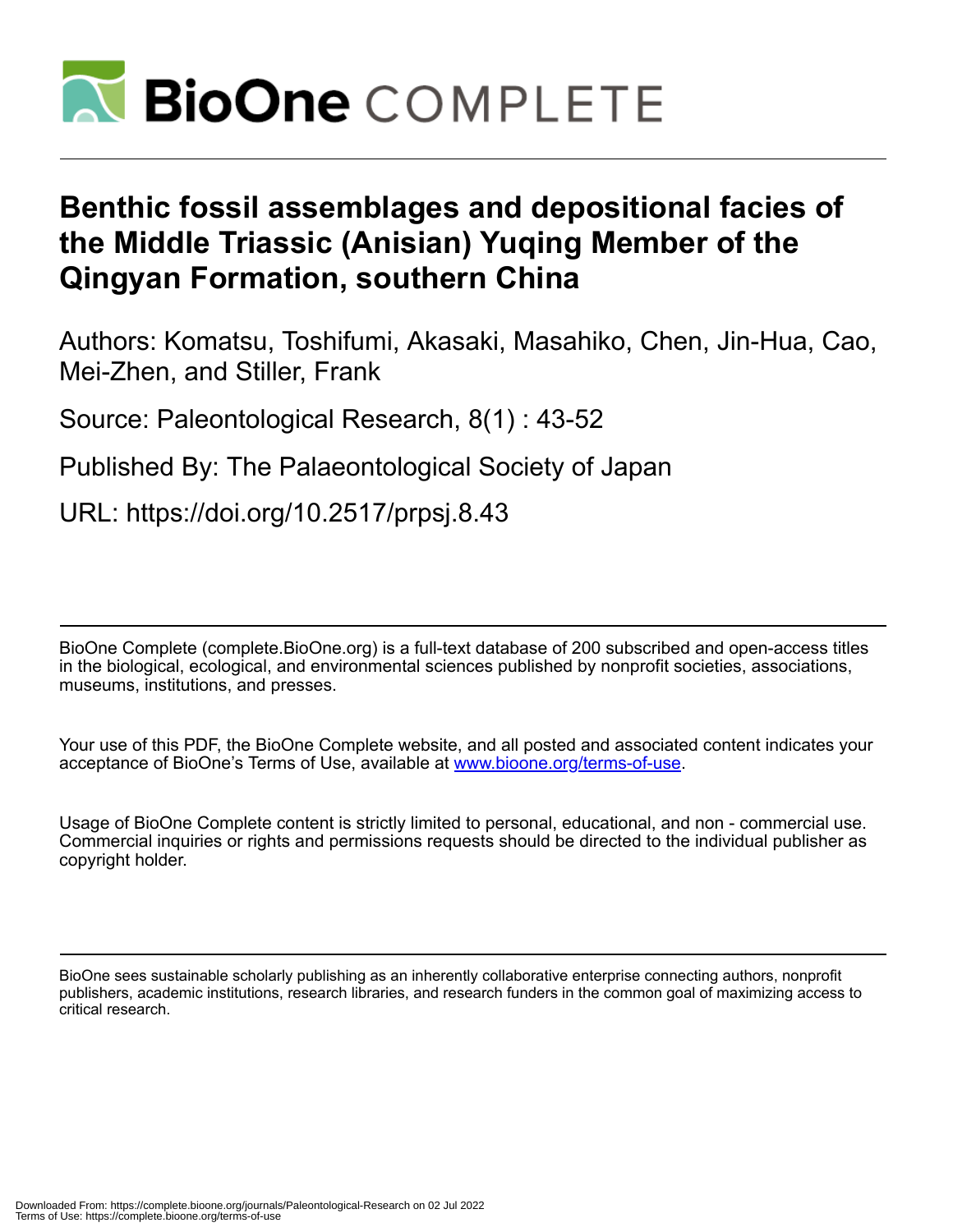# Benthic fossil assemblages and depositional facies of the Middle Triassic (Anisian) Yuqing Member of the Qingyan Formation, southern China

## TOSHIFUMI KOMATSU<sup>1,2</sup>, MASAHIKO AKASAKI<sup>1</sup>, JIN-HUA CHEN<sup>2</sup>, MEI-ZHEN CAO<sup>2</sup> AND

FRANK STILLER<sup>2,3</sup>

1Department of Earth Sciences, Kumamoto University, Kumamoto, 860-8555, Japan (e-mail: komatsu@sci.kumamoto-u.ac.jp)

<sup>2</sup>Nanjing Institute of Geology and Palaeontology, Chinese Academy of Sciences, Nanjing 210008, China (e-mail: jhchen@nigpas.ac.cn; mzcao@nigpas.ac.cn)

 $3$ Institute of Geology and Palaeontology, University of Münster, D-48149 Münster, Germany (e-mail: stillef@uni-muenster.de)

Received September 13, 2003; Revised manuscript accepted December 8, 2003

Abstract. The Middle Triassic (Anisian) Yuqing Member of the Qingyan Formation crops out in Guizhou Province, southwestern China, and consists of storm-dominated inner and outer shelf deposits. It contains Tethyan benthic fossils that are grouped into two fossil assemblages. The allochthonous Mentzelia multicostata-Mentzelia mentzeli assemblage is characterized by brachiopods in the inner shelf facies. The parautochthonous and allochthonous Posidonia wengensis assemblages, composed mainly of epifaunal bivalves, dominate in the inner and outer shelf facies, although some species of Posidonia generally are characteristic of deep-sea environments or low-oxygen conditions.

Key words: bivalves, brachiopods, China, depositional environment, fossil assemblage, Posidonia, Triassic

#### Introduction

The Middle Triassic is considered to be the setting for the faunal turnover after the end-Permian mass extinction, and is an important time period for benthic ecology (Hallam and Wignall, 1997). Bivalves, in particular, substantially increased in generic diversity (McRoberts, 2001), and acquired new infaunal ways of life, including siphons and mucus-feeding (Stanley, 1968). Besides, abundant brachiopods are found in Triassic shallow-marine deposits. Especially in shallow-marine carbonate facies, brachiopods frequently predominate in benthic assemblages, although they are legacies of the Palaeozoic mass extinction and only minor members of marine benthic faunas in the Mesozoic (Hallam and Wignall, 1997). However, Anisian benthic assemblages and faunal compositions are hardly known because the record of shallow-marine fossils is relatively poor (Aberhan, 1994).

The Middle Triassic Yuqing Member of the Qingyan Formation is exposed in the Qingyan area, about 30 km south of Guiyang (provincial capital), Guizhou Province, China (Figures 1, 2). We collected abundant

fossils and distinguished some benthic fossil assemblages in this member. In addition, depositional environments are reconstructed in detail based on facies analysis.

### Geologic setting

The Qingyan Formation is equivalent to the Anisian (lower Middle Triassic). It is about 800 m thick, and is widely distributed in central Guizhou Province. It is mainly composed of platform limestone and basin mudstone, and was deposited in the Middle Triassic Nanpanjiang Basin  $(=$  Dian-Qian-Gui basin) (Wei et al., 1996; Enos et al., 1997, 1998; Stiller, 1997, 2001; Lehrmann et al., 1998; Bao, 1998; Chen et al., 1998) (Figure 3). The formation is subdivided into two subformations, i.e., the Xiaoshan and Yuqing subformations. The Yuqing Subformation consists of limestone and mudstone (about 400 m thick) and is subdivided into the Leidapo Member and the overlying Yuqing Member (Stiller, 1997). The Yuqing Member is composed of mudstones and marls (about 200 m thick) and consists of three parts (Figure 4). The lower part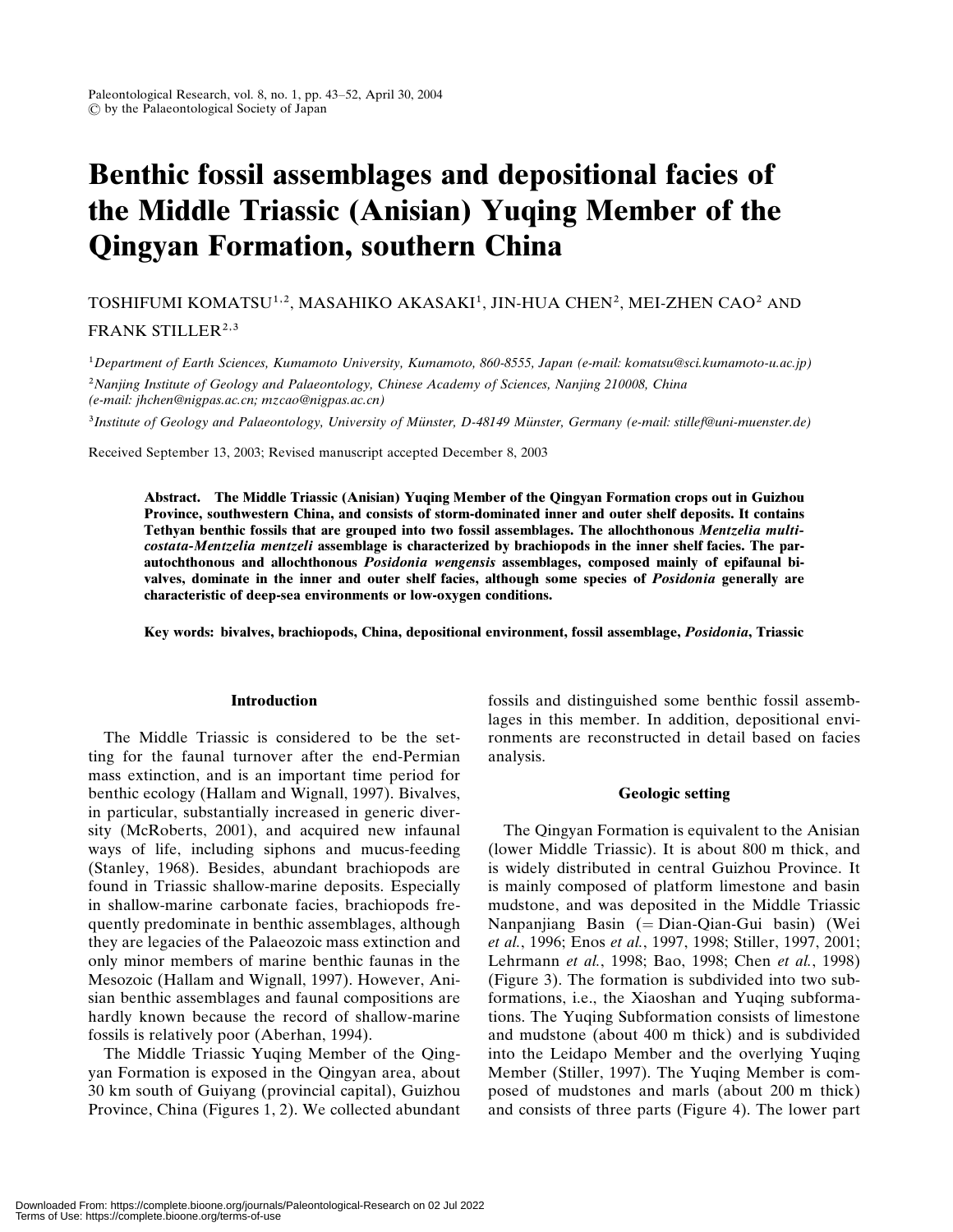

Figure 1. Location of the Qingyan area in the southern part of China.

| Guiyang Formation    |                          | Shizishanjiao Member |
|----------------------|--------------------------|----------------------|
| Qingyan<br>Formation | Yuqing<br>Subformation   | <b>Yuging Member</b> |
|                      |                          | Leidapo Member       |
|                      | Xianshan<br>Subformation | Yingshangpo Member   |
|                      |                          | Mafengpo Member      |
|                      |                          | Xiaoshan Member      |





Figure 3. Anisian facies distribution in central Guizhou Province (modified from Enos et al., 1997).

of the Yuqing Member is mainly composed of massive and laminated mudstone and marl (up to 60 m thick), rarely containing Posidonia. The middle part is dominated by massive mudstone with intercalating marl, and yields abundant paper shells (Posidonia and Daonella) and ammonoids (about 110 m thick). The upper part is characterized by alternating beds of mudstone and marl (about 30 m thick), containing abundant brachiopods, bivalves, rare cephalopods, gastropods, corals, and disarticulated crinoid remains. It crops out at the foot of the Shizishan Mountain (Figures 4, 5.1).

#### Methods

We conducted a sedimentological study based on facies analysis in the field, and sectioned some blocks of sediment for detailed observations of the sedimentary structures, grain size, and fabric in the laboratory. The terminology for depositional environments and sedimentary structures follows Tucker and Wright (1990), Walker and Plint (1992), and Wright and Burchette (1996).

The fossils of the Yuqing Member are grouped into two assemblages based on faunal composition, modes of fossil occurrence, and shell preservation. Bulk rock samples from some horizons were broken up in the laboratory, and all fossils larger than 5 mm were counted. Modes of occurrence were mainly observed in the field. The life habits of the bivalves were reconstructed by analogy with related living taxa, and also by reference to previous studies (e.g., Fürsich and Wendt, 1977; Aberhan, 1994).

#### Depositional facies and interpretation

Two depositional facies can be distinguished in the Yuqing Member, based on grain size, lithology, and sedimentary structures. The upper and basal middle parts of the member are composed of facies 1, and the main portion of the middle and lower parts is dominated by facies 2.

#### Facies 1

Description.—Facies 1 is characterized by alternating beds of marl and gray mudstone (Figures 4, 5.2). The marl beds are 1–30 cm thick, and are composed of fine to coarse calcitic silt and massive siliciclastic mud. They are characterized by hummocky cross-stratification (HCS). The basal part of the HCS marl, 0.5–2 cm thick, shows massive and graded portions, and yields small bioclasts and poorly preserved shell remains (Figures 5.3, 5.5). The top part is com-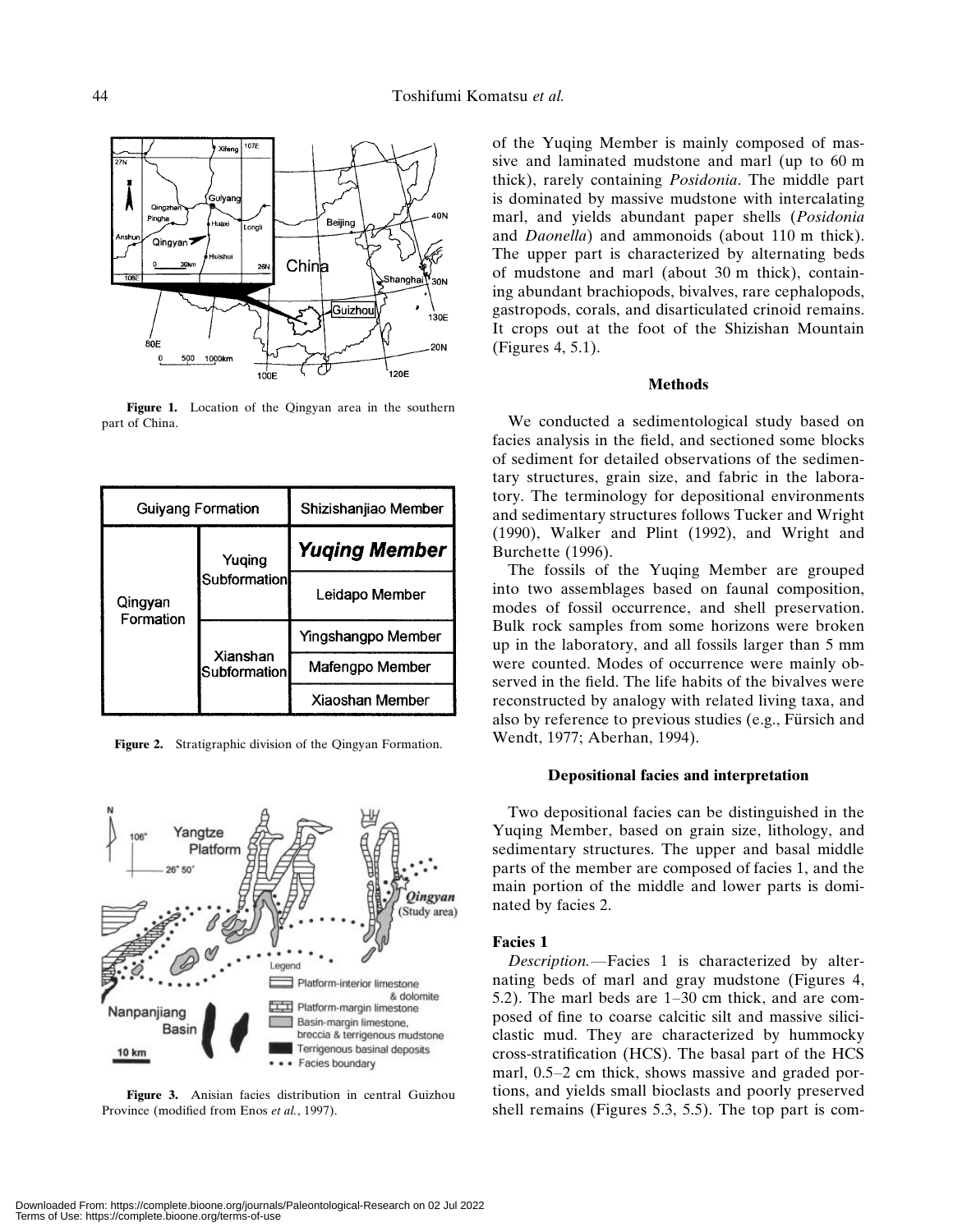

Figure 4. Summarized columnar section of the Yuqing Member, showing stratigraphic occurrences of bivalve and brachiopod species.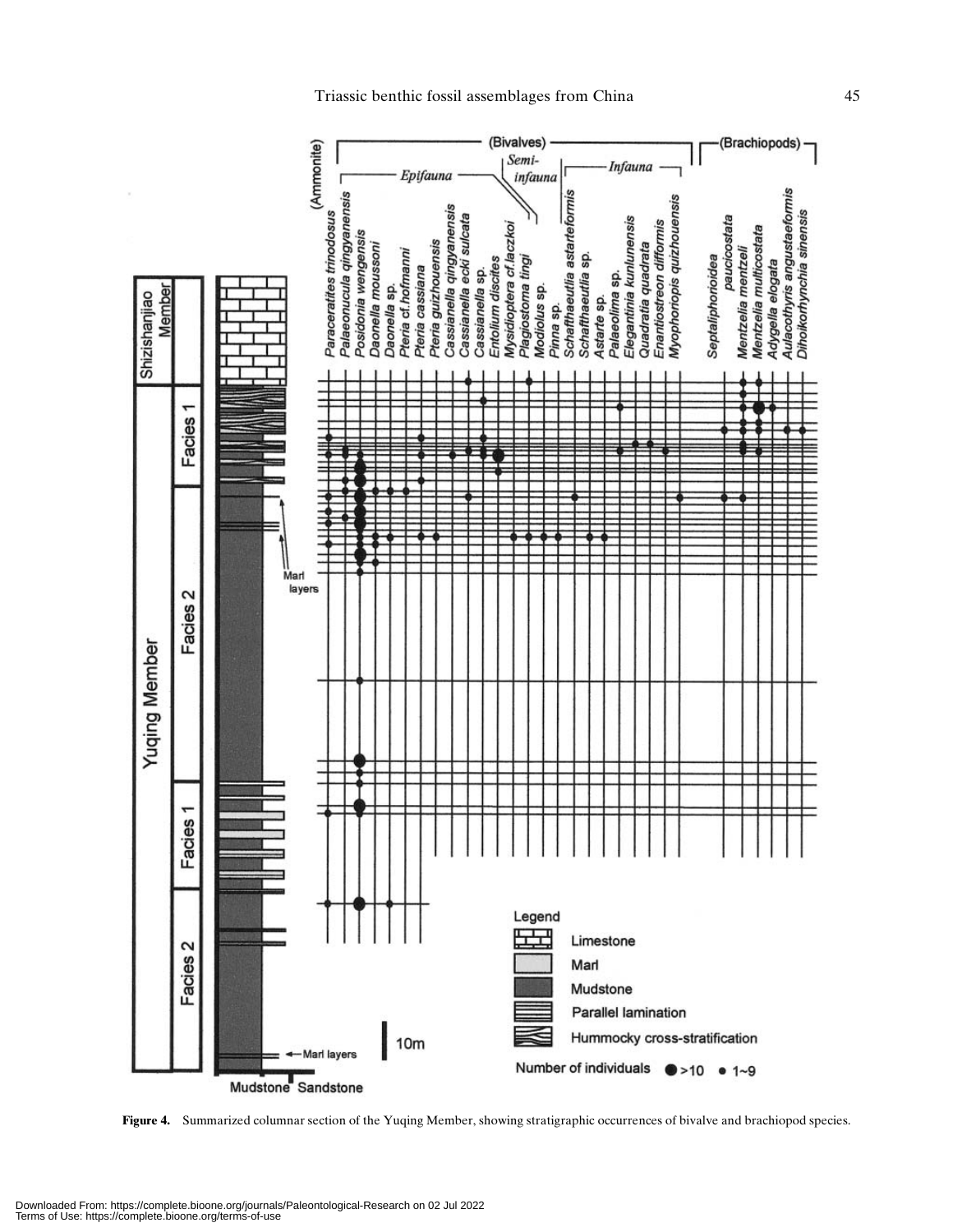

Figure 5. Photographs showing outcrops and sedimentary structures. 1. Fossil localities (Y-01-03) of the Yuqing Member at Shizishan Mountain. 2. Alternating beds of marl and mudstone (lower part of Yuqing Member). 3. Alternating beds of HCS marl and massive mudstone at Y-01 (upper part of Yuqing Member). 4. Alternating beds of parallel-laminated mudstone and massive mudstone (lower part of Yuqing Member); parallel-laminated mudstone represents Td division of Bouma sequence. 5. Vertical section of HCS marl (lower part of Yuqing Member); note disarticulated shell remains (arrowed) preserved in the basal part. 6. Vertical section of massive mudstone containing tiny trace fossils Phycosiphon isp. (arrowed) (middle part of Yuqing Member).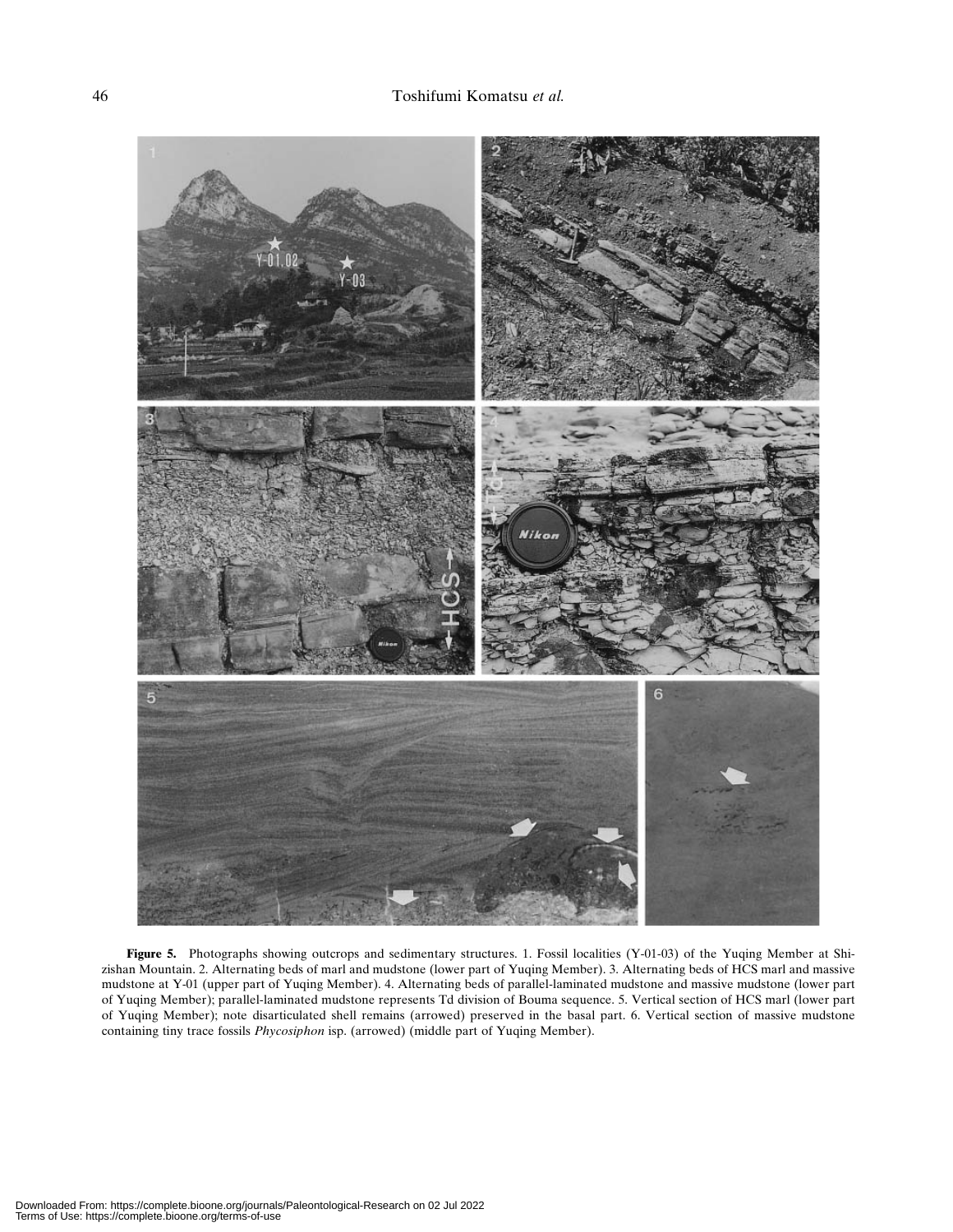monly obscured by bioturbation. Symmetrically combined flow ripples rarely are preserved at the top of HCS. The mudstone is composed of clay and 10–20% calcareous fine-silt grains, and commonly shows bioturbation consisting of rather large (0.5–2.0 cm in diameter), three-dimensional burrows and small twodimensional curved burrows.

Interpretation.—These alternating beds of facies 1 with their discrete hummocky cross-stratification were deposited in inner shelf environments between the fair-weather wave-base and the storm wave-base (Walker and Plint, 1992; Cheel and Leckie, 1993). The bioturbated mudstone provides evidence of benthic activity and relatively high oxygen levels during fair-weather conditions. The poorly preserved shell remains were probably transported from shallowmarine environments or were reworked by storms in inner shelf environments. Although shallow sea areas in the Nanpanjiang Basin generally were dominated by carbonates (Enos et al., 1997), some siliceous deposits were present as well.

#### Facies 2

Description.—Facies 2 is characterized by massive mudstone. This mudstone is composed of calcitic silt (5–10%) and clay, and contains small twodimensional burrows (Phycosiphon isp.) (Figure 5.6). Thin, silty marl layers (about 0.5–2 cm thick) and parallel-laminated siltstone (about 0.5–01 cm thick) are rarely found (Figure 5.4). Occasionally, the basal parts of marl layers contain small and thin graded shell lenses containing shell fragments of brachiopods and bivalves, overlain by parallel lamination. The marl layers are lithologically similar to the thin HCS beds of facies 1, and laterally change into the latter. Parallel-laminated siltstone also is intercalated with small shell lenses (several cm wide) that contain paper shells (Posidonia and Daonella). Facies 2 comprises the upper and basal middle parts of the Yuqing Member, and laterally changes into facies 1, which is interpreted to represent inner shelf environments.

Interpretation.—Facies 2 probably was accumulated in outer shelf environments, because this facies is characterized by mudstone that laterally changes into deposits of the inner shelf facies. Small twodimensional burrows are common in less-oxygenated areas (Bromley, 1996). The laminated marl layers are probably distal storm deposits, comparable to the Td interval in Bouma's turbidites (Bouma, 1962). The laminated mudstone also may have formed during the latest stage of turbidity currents and partly during the calm conditions after the passage of turbidity currents.

#### Fossil assemblages

Abundant bivalves and brachiopods as well as rare cephalopods (ammonoids), gastropods, and corals were collected from the Yuqing Member at the foot of Shizishan Mountain (Figures 5.1, 6, 7). Twentythree species of Bivalvia belonging to 17 genera and some cephalopods were mainly found in the mudstone of all parts of the Yuqing Member. Six brachiopod species and corals are restricted to the HCS marl of the alternating beds (facies 1) in the upper part of the Yuqing Member. Poorly preserved gastropods rarely occur in the HCS marl and mudstone of facies 1. These modes of occurrence and of shell preservation are variable within each depositional facies. Two fossil assemblages are distinguished, based on faunal composition, mode of fossil occurrence, and shell preservation.

### Mentzelia multicostata-Mentzelia mentzeli assemblage

Composition—The Mentzelia multicostata-Mentzelia mentzeli assemblage is composed mainly of the following brachiopods: Mentzelia multicostata, Mentzelia mentzeli, Septaliphorioidea paucicostata, and Adygella elongata. Mentzelia multicostata and M. mentzeli constitute over 50% of this assemblage. Epifaunal bivalves, such as Cassianella ecki sulcata, C. qingyanensis, Plagiostoma tingi, Pteria cassiana, P. guizhouensis, P. cf. hofmanni, Praechlamys sp., Modiolus sp., as well as infaunal bivalves such as Palaeoneilo distincta, Elegantinia elegans, Quadratia quadrata and Schafhaeutlia sp., are rarely found in this assemblage. Disarticulated crinoid stem remains are abundant. Stiller (2001) reported Diholkorhynchia sinensis, Mentzelia subspherica and Angustothyris angustaeformis (brachiopods), Parallelodon beyrichi, Neoschizodus laevigatus and Plagiostome sp. (bivalves) and a few gastropods.

Mode of occurrence—This assemblage was obtained from basal parts of HCS marl beds (facies 1), covering erosional bases with coarse calcareous sand grains. These shell concentrations form thin shell-supported lenses, 2–10 m wide and 1–3 cm thick, and are discontinuously distributed in the same horizon. Almost all shells are preserved as disarticulated valves and fragments (Figures 5.5, 6.9–10), and their surfaces show abrasion and breakage. The mode of occurrence and the shell preservation are typically allochthonous. Infaunal shells, such as Quadratia quadrata and Elegantinia sp., are occasionally encrusted by epifaunal shells (Figure 6.7). Probably some shells had been exposed postmortally on the sea floor. Occasionally,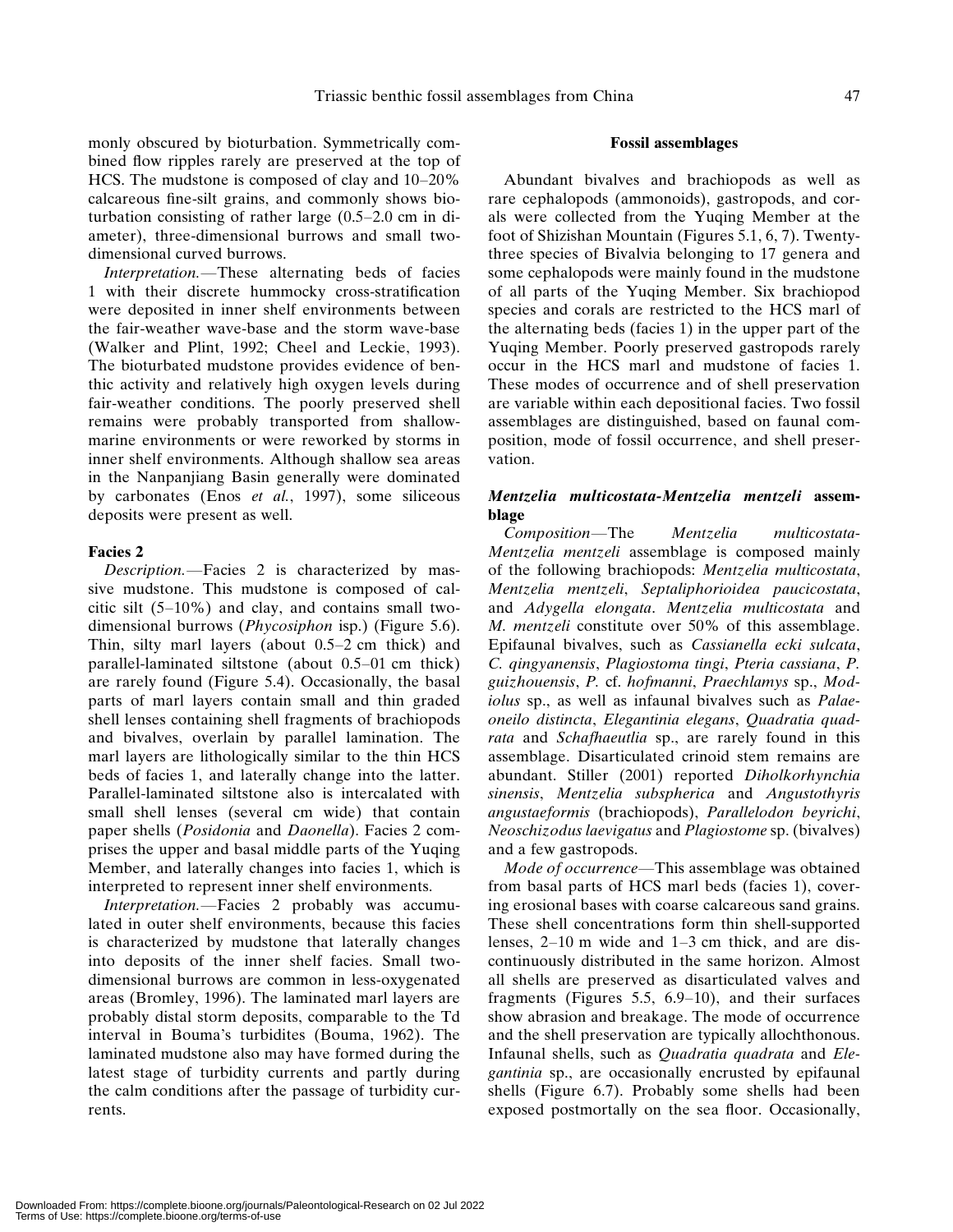

Figure 6. Fossils from the upper part of the Yuqing Member. 1. Paraceratites trinodosus Mojsisovics, lateral view,  $\times 1.0$ . 2. Entolium discites (Schlotheim); right valve,  $\times 1.0$ . 3. Mentzelia mentzeli Dunker; ventral valve,  $\times 1.0$ . 4. Mysidioptera sp.; right external cast,  $\times 1.0$ . 5. Pteria cassiana Bittner; left valve, ×1.0. 6. Cassianella qingyanensis Chen, Ma and Zhang; left valve, ×1.0. 7. Quadratia quadrata Yin; left valve,  $\times$ 2.0. 8. Shell concentration composed of *Posidonia* sp. overlying parallel-laminated mudstone,  $\times$ 1.2. 9. Shell concentration of Mentzelia multicostata Yang and Xu in the basal part of HCS marl,  $\times$ 1.0. 10. Shell concentration composed of disarticulated bivalves and brachiopods in the basal part of HCS marl,  $\times 1.0$ .

exceptionally well preserved, articulated Mentzelia multicostata are randomly arranged in shell lenses, forming peculiar monospecific occurrences (Figure 6.9).

#### Posidonia wengensis assemblage

Composition—This assemblage is dominated by the paper shells Posidonia wengensis, Posidonia sp., Daonella moussoni, and Daonella sp. These species lived epifaunally; however, the mode of life of these Triassic species is still under discussion (Kobayashi and Tokuyama, 1959; Jefferies and Minton, 1965; Fürsich and Wendt, 1977). Posidonia wengensis and Posidonia sp. generally form over 90% of this assemblage (Figure 7).

Section Y-03, exceptionally, yielded the following bivalves: epifaunal Entolium discites, Cassianella ecki sulcata, C. qingyanensis, Pteria cassiana and the infaunal Palaeonucula qingyanensis (Figure 7). Entolium discites is especially abundant in these beds.

Mode of occurrence—Two modes of occurrence have been observed in Posidonia wengensis, Posidonia sp., and Daonella moussoni. The first type consists of shell-supported, lenticular and patchy shell concentrations  $(3-5 \text{ cm wide})$  in shelf mudstone (facies 1, 2) and in the top part of storm-generated thin marl layers in outer shelf mudstone (facies 2) (Figures 6.8, 8). For example, five small, approximately circular shell con-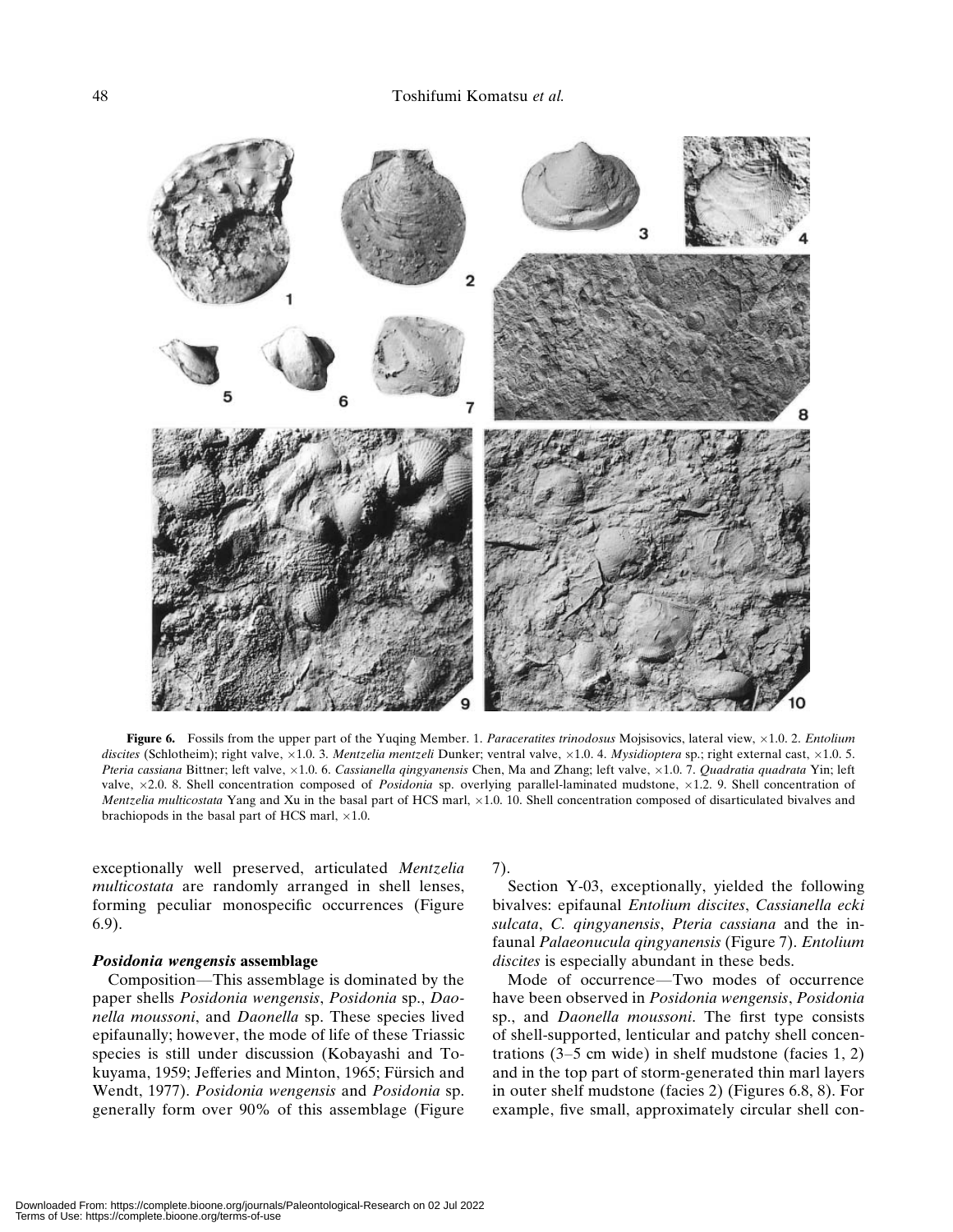

Figure 7. Columnar sections of the upper part of the Yuqing Member and fossil compositions.

centrations are found within  $100 \text{ cm}^2$  on the horizontal plane of a marl layer, and further shell fragments are scattered between them. The shells commonly are preserved as disarticulated valves and fragments, only rarely as articulated valves (5–10%). These occurrences are interpreted to be allochthonous.

The second type is represented by sporadic occurrences  $(0-2$  individuals/2500 m<sup>2</sup>) in shelf mudstone. Most of the shells are preserved with their valves articulated. There are no signs of abrasion or breakage, even though the valves are extremely thin. Judging from the mode of occurrence and preservation, these shells probably are preserved within or near the original habitat. This type represents parautochthonous occurrences.

At Y-03, Entolium discites is commonly preserved in articulated form or else commonly with the right and left valves of the same individual overlapping. The infaunal Palaeonucula qingyanensis is preserved in articulated form, although not in life position. Generally these taxa are found sporadically in the mudstonedominated alternating beds characterized by discrete HCS marl (facies 1) with Posidonia wengensis and Posidonia sp., and do not form shell concentrations. These modes of occurrence and of shell preservation probably represent parautochthonous conditions. However, Cassianella ecki sulcata, C. qingyanensis, Pteria cassiana, P. guizhouensis, and P. cf. hofmanni probably were more or less transported, because all specimens of these taxa are poorly preserved as disarticulated valves.

#### Depositional environments

The basal middle and the upper part of the Yuqing Member are composed of storm-dominated inner shelf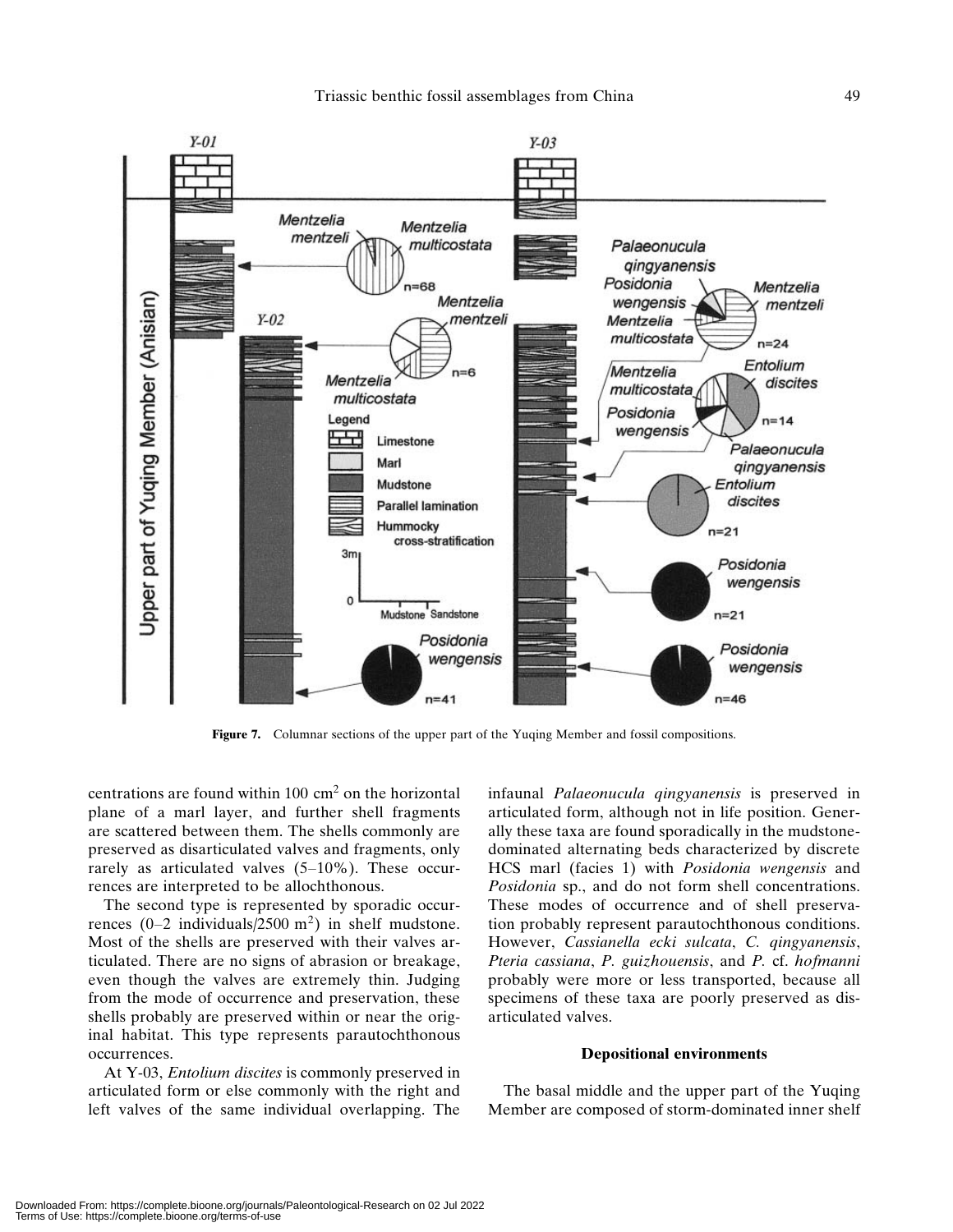

Mentzelia multicostata - Mentzelia mentzeli brachiopod assemblage

Figure 8. Reconstructed benthic fossil assemblage of the inner shelf of the Yuqing Member.

deposits. The lower and middle parts are dominated by outer shelf deposits that formed below the storm wave base. The inner shelf deposits of the middle part are covered by a thick outer shelf succession of mudstone containing abundant Posidonia shells. Laterally and vertically, the outer shelf deposits gradually change into inner shelf deposits. Thick inner shelf deposits are distributed in the western part of the study area. Finally, these shelf deposits are overlain by the limestone of the Shizishanjiao Member of the Guiyang Formation. The latter contains abundant well preserved shallow-marine fossils, e.g., brachiopods, bivalves, gastropods, corals, and articulated portions of crinoid stems (up to over 20 cm long). This limestone formed on the carbonate platform in the northern part of the Nanpanjiang Basin. Therefore, this entire sequence roughly records two regressions and one transgression during the late Anisian.

Sediments of the Yangtze Platform, an isolated platform (''Great Bank of Guizhou''), and the adjoining Nanpanjiang Basin  $(=$  Dian-Qian-Gui Basin) are widely exposed in Guizhou Province (Wei et al., 1996; Enos et al., 1997, 1998; Stiller, 1997; Lehrmann et al., 1998; Bao, 1998; Chen et al., 1998) (Figure 3). The Middle Triassic of this platform is characterized by cyclic subtidal to supratidal deposits, and by reefs formed by Tubiphytes boundstone at the platform margin (Enos et al., 1998; Lehrmann et al., 1998). These shallow marine environments were influenced by tidal currents. However, the depositional environments in our study area were dominated by wave and storm energy processes. Therefore, tide-influenced carbonate facies and wave-influenced siliciclastic facies are distributed around the Yangtze Platform.

#### Habitat of Posidonia wengensis

Assemblage of Posidonia and related genera (ex. Bositra) have been reported from Triassic to Jurassic deposits all over the world. They frequently form monospecific shell concentrations in laminated, organic-rich shales and mudstones in deep-marine environments (Kobayashi and Tokuyama, 1959; Fürsich and Wendt, 1977; Morris, 1979; Aberhan, 1994; Etter and Tang, 2002). In general, Posidonia is a characteristic element in hemipelagic and pelagic facies (Kobayashi and Tokuyama, 1959) and in oxygencontrolled environments (Aberhan, 1994); especially in the Jurassic, it is found under low-oxygen conditions (Jenkyns, 1988; Aberhan, 1994; Etter and Tang, 2002).

However, in the Yuqing Member, storm-dominated inner and outer shelf deposits abundantly yield parautochthonous Posidonia wengensis in the form of monospecific occurrences. Articulated P. wengensis occurs with parautochthonous Entolium discites and Palaeonucula qingyanensis from inner shelf muddy deposits. The shelf deposits commonly contain various large burrows, which suggest oxygen had been fully supplied within the sediments and the bottom of the sea. Besides, P. wengensis is commonly found in the slope and basin deposits of the underlying Leidapo Member (Stiller, 2001). Probably Posidonia wengensis thus not only inhabited deep marine habitats, but also shallow marine environments above the storm wave base.

### Age of the Yuqing Member and problems of geologic age of the Tethyan fauna from Japan

Paraceratites trinodosus, Judicarites sp., and Acrochordiceras? sp. (ammonoids) rarely occur in the Yuqing Member (Stiller, 2001). Paraceratites trinodosus was collected from the mudstone of the middle and upper parts of the member (Figures 4, 6.1). Paraceratites trinodosus is reported from the Dont Formation and the Prezzo Limestone in the southern Alps, Europe, the P. trinodosus Subzone characterizing the upper Anisian in the Tethyan realm (Mietto and Manfrin, 1995).

The bivalve Daonella moussoni was obtained from the upper part of the Yuqing Member. This paper shell is found in the Frechites occidentalis Zone in the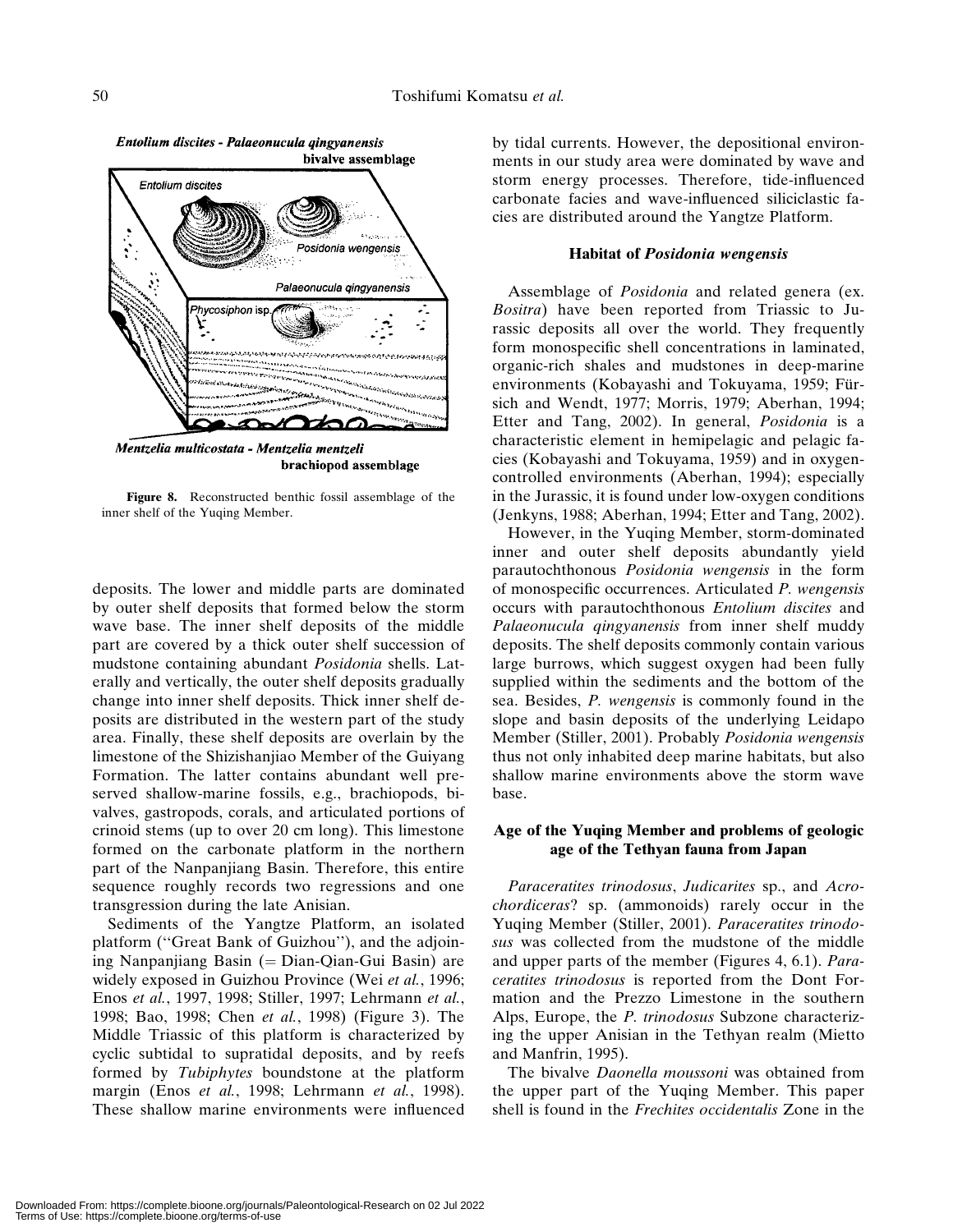Prida Formation, Nevada, U.S.A., indicating a late Anisian age (Silberling and Nichols, 1982). A late Anisian Daonella moussoni Zone is also known in the Baifeng Formation, Guangxi Province, China (Chen et al., 1992). Daonella luganensis and D. pseudomoussoni have also been reported from other localities in the Yuqing Member (Stiller, 2001).

On the genus level, the bivalve fossils of the Yuqing Member are very similar to those of the underlying Leidapo Member, to those of the Anisian Junzihe Formation, western China, and to those of the Carnian Cassian Formation in the southern Alps (Fürsich and Wendt, 1977; Yang et al., 1983; Stiller, 2001). Some bivalves of the Leidapo Member and the Cassian Formation even are conspecific (Chen, 2003), although those of the Cassian Formation are believed to have diversified during the Upper Triassic Carnian in Europe (Hallam and Wignall, 1997). Besides, in Japan, ''St. Cassian-type bivalve assemblages'' mainly composed of Myophoriidae have been reported from the Konose Group, Kumamoto Prefecture, the Buko Limestone Formation, Saitama Prefecture, and some other areas (Tamura, 1972, 1981, 1992). The ages of these formations generally were estimated as Carnian by comparison with ''St. Cassian-type bivalves'' (Tamura, 1992). However, ''St. Cassian-type bivalves'', such as *Cassianella*, *Cultriopsis*, and *Myophoriidae*, had already been diversified during the Anisian in southern China (Chen, 2003). Therefore, these deposits are probably not limited to the Carnian. Consequently, the age of these Tethyan faunas in Japan must be examined further.

#### Conclusions

1. The Yuqing Member is composed of stormdominated inner and outer shelf deposits, and represents two regressions and one transgression.

2. Two benthic assemblages are recognized in the Yuqing Member. The Posidonia wengensis assemblage occurs widely in shelf deposits and is parautochthonous and allochthonous. Posidonia wengensis inhabits shallow-marine inner shelf conditions, although Posidonia generally is a characteristic element in hemipelagic and pelagic facies or oxygencontrolled environments. The Mentzelia multicostata-Mentzelia mentzeli assemblage is composed of typical allochthonous brachiopods and rare bivalves; it occurs in inner shelf environments.

3. The age of ''Upper Triassic'' Japanese Tethyan faunas must be reexamined. It is highly likely that these faunas correlate to Chinese Middle to Upper Triassic Tethyan faunas.

#### Acknowledgements

We would like to express our sincere thanks to the staff of the Nanjing Institute of Geology and Palaeontology, Academia Sinica, for their help. Special thanks are due to the referees, Prof. F.T. Fürsich (University of Wu¨rzburg) and Dr. Y. Kondo (Kochi University). This work was financially supported by the National Natural Science Foundation (NSFC projects no. 49872006, 40172003), the Ministry of Science and Technology of China (MSTCN project no. G2000077708), and the Postdoctoral Programs of the Nanjing Institute of Geology and Palaeontology, Academia Sinica, which is gratefully acknowledged. Komatsu, T. acknowledges, with thanks, the Postdoctoral Program of Nanjing Institute of Geology and Palaeontology, Academia Sinica for supports in China.

#### References

- Aberhan, M., 1994: Guild-structure and evolution of Mesozoic benthic shelf communities. Palaios, vol. 9, p. 516–545.
- Bao, Z., 1998: Continental slope limestones of Lower and Middle Triassic, South China. Sedimentary Geology, vol. 118, p. 77–93.
- Bouma, A.H., 1962: Sedimentology of some flysch deposits: A graphic approach to facies interpretation, 168p. Elsevier, Amsterdam.
- Bromley, R.G., 1996: Trace Fossils, Biology, Taphonomy and Applications, 361p. Chapman and Hall, London.
- Cheel, R.J. and Leckie, D.A., 1993: Hummocky cross stratification. Sedimentology Review, vol. 1, p. 103–122.
- Chen, J.H., 2004: Macroevolution of Bivalvia after the end-Permian mass extinction in South China. In, Rong, J.Y. and Fang, Z.J. eds., Faunal recovery after the Palaeozoic three mass extinctions. Science Press, Beijing. (in press). (in Chines with English summary)
- Chen, J.H., Wang, Y.M., Wu, Q.R., Li, L.P., Zhou, R.D. and Chen, H.C., 1992: A study of bivalve zonal succession from upper part of Middle Triassc in northwest Guangxi, south China. Acta Palaeontologica Sinica, vol. 31, p. 403–422, pls. 1–6. (in Chinese with English abstract)
- Chen, J.H., Xu, K.D. and Xu, R.Y., 1998: On some problems of Triassic and Jurassic biogeography in South China. Acta Palaeontologica Sinica, vol. 37, p. 97–107. (in Chinese with English abstract)
- Enos, P., Wei, J. and Yan, Y., 1997: Facies distribution and retreat of Middle Triassic platform margin, Guizhou province, south China. Sedimentology, vol. 44, p. 563–584.
- Enos, P., Wei, J. and Lehrmann, D.J., 1998: Death in Guizhou-Late Triassic drowning of the Yangtze carbonate platform. Sedimentary Geology, vol. 118, p. 55–76.
- Etter, W. and Tang, C.M., 2002: Posidonia Shale: Germany's Jurassic Marine Park. In, Bottjer, D.J., Etter, W., Hagadorn, J.W. and Tang, C.M. eds., Exceptional Fossil Preservation, p. 265–291, Columbia University Press, New York.
- Fürsich, F.T. and Wendt, J., 1977: Biostratinomy and palaeoecology of the Cassian Formation (Triassic) of the